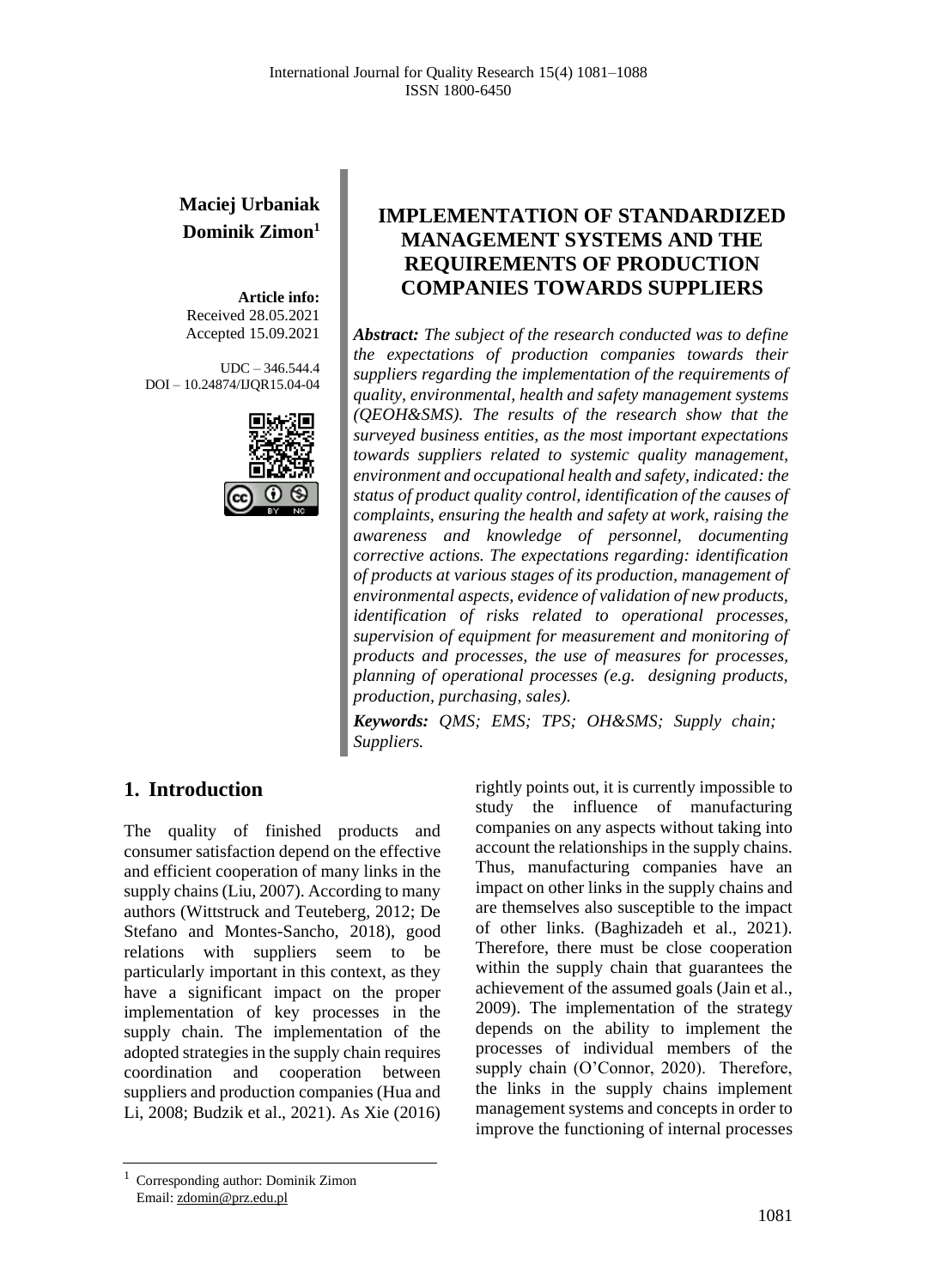

(Nawrocka et al., 2009; Ikram et al., 2020. In this context, standardized quality, environmental and safety management systems are very popular. (Zimon et al., 2020). According to Fernandes et al. (2021), quality management and supply chain management are considered to be one of the most important strategies approches in business management and lead to increased competitiveness and satisfaction of external stakeholders. Sroufe and Curkovic (2008) emphasize that the implementation of the requirements of ISO 9001 has the potential to improve quality throughout the supply chain. Dellana et al. (2021) suggesting that the ISO 9001 standard improves internal processes in supply chains and contributes to risk minimization. In turn, Handfield et al., (2005) prove that environmental management systems constitute the basis for the integration of environmental issues with the strategy of supply chain management. It can also be stated that the implementation of both ISO 9001 and ISO 14001 standards has a noticeable impact on the increase in the efficiency of processes carried out in supply chains. (Zimon et al., 2021; Sampaio et al., 2012; Krivokapić and Stefanović, 2020). Toyota production system (TPS) and OHSAS are also having a positive impact on supply chain relationships. Marksberry (2012) says that TPS influences the growth of the organizational culture and the productivity of suppliers. On the other hand, Ozturkoglu et al., (2019) notes that standardized environmental and safety management systems form the foundation for safe and reliable business operations.

Based on the above considerations, it can be concluded that in the literature on the subject there are many studies on the issue of the impact of standardized management systems on the functioning of production companies and supply chains. However, there is not enough research on how the implementation of standardized management systems by manufacturing companies translates into an increase in possible requirements for suppliers. It seems that companies adhering to

the guidelines contained in management systems will be inclined to impose higher requirements on their suppliers. However, this thesis is not confirmed in the literature on the subject. The main goal of the article is therefore to examine how the implementation of system requirements by manufacturing companies affects the requirements for suppliers and whether factors such as size, companies, industry or capital affect the responses of the respondents.

### **2. Research methodology**

The subject of the research conducted was to define the expectations of production companies towards their suppliers regarding the implementation of the requirements of quality, environmental, health and safety management systems (QEOH&SMS). The methodological apparatus in this study was set so that it was possible to fulfil the research goal based on empirical data. A questionnaire was used to verify the characteristics of the operational process after the implementation of particular managerial systems. The study was conducted in the period from October to November 2019 using the Computer Assisted Telephone Interview technique (CATI). The research covered 151 producers operating in Poland on the B2B market (employing over 49 employees) from the automotive (25,17%), metal (28,47%), chemical (19,21%) and furniture (27,15%) sectors. The study was commissioned to a specialised research agency that conducted a targeted selection of companies registered in the Bisnode database, which is a business directory search platform. The expectations of production companies towards their suppliers regarding the implementation of QEOH&SMS were assigned a rank on a scale from one (the least important criterion) to five (the most significant). Most of the business entities participating in the research (66.22%) had an implemented QMS based on the requirements of the international management standard ISO 9001. The implemented EMS was owned by 29.80% of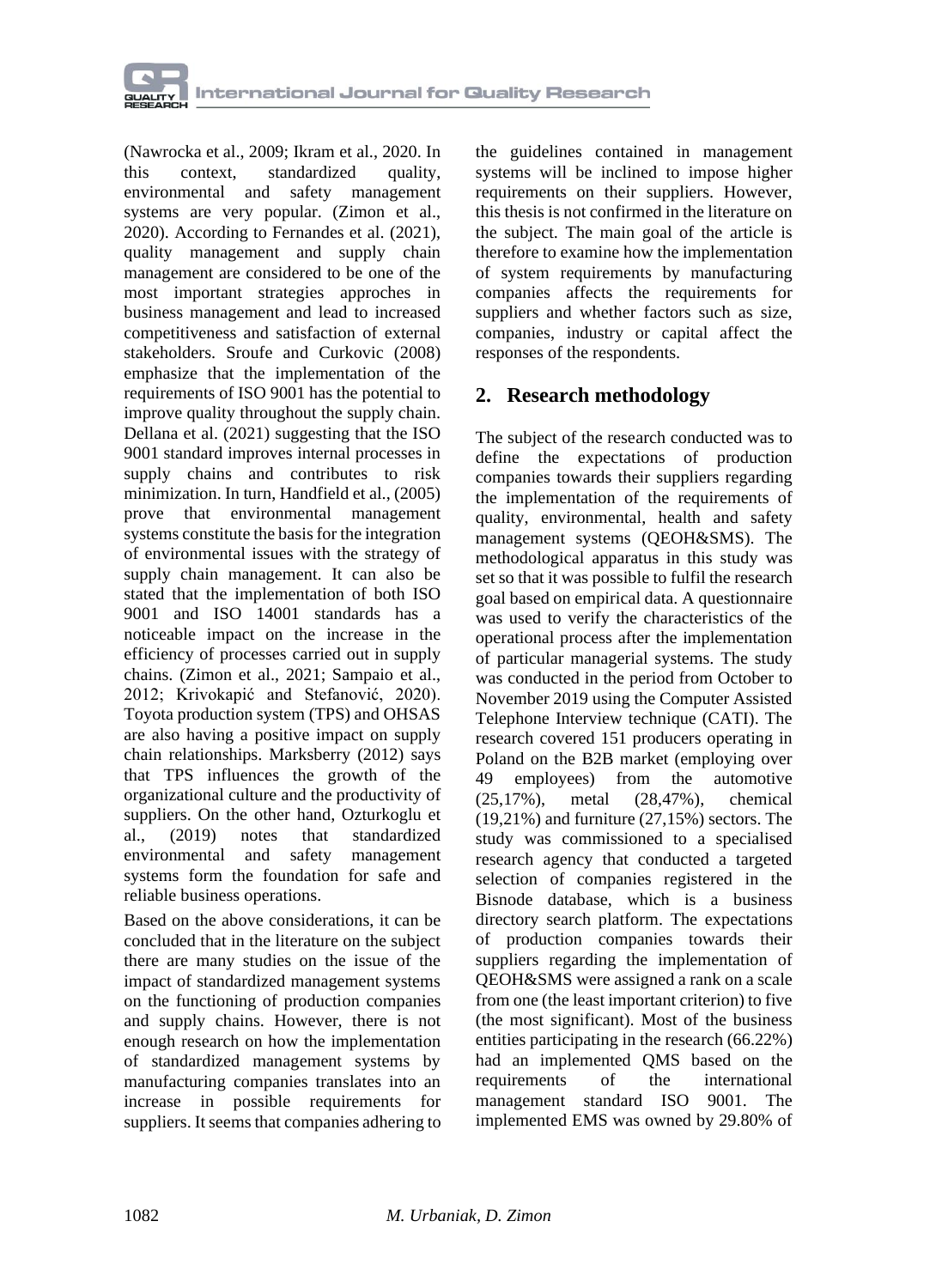the surveyed producers. On the other hand, 23.84% of the surveyed enterprises had an implemented OH&SMS and 17,88% of the surveyed producers had implemented Toyota Production System tools like Kaizen, 5S, TPM.

# **3. Presentation of research results and discussion**

The results of the research show that the surveyed business entities, as the most important expectations towards suppliers related to systemic quality management, environment and occupational health and safety, indicated: the status of product quality control, identification of the causes of complaints, ensuring the health and safety at work, raising the awareness and knowledge of personnel, documenting corrective actions. The expectations regarding: identification of products at various stages of its production, management of environmental aspects, evidence of validation of new products, identification of risks related to operational processes, supervision of equipment for measurement and monitoring of products and processes, the use of measures for processes, planning of operational processes (e.g. designing products, production, purchasing, sales). Detailed research results are presented in Tables 1-3.

**Table 1.** Expectations of industrial enterprises towards suppliers related to QEOH&SMS (general and comparison between the segments of the surveyed enterprises depending on the origin of capital and the number of employees; average)

| Expectations of industrial enterprises towards<br>suppliers related to QEOH&SMS        | General<br>$N = 151$ | Capital          |                     | Nunber of<br>employees |                       |
|----------------------------------------------------------------------------------------|----------------------|------------------|---------------------|------------------------|-----------------------|
|                                                                                        |                      | Polish<br>$N=92$ | Foreign<br>$N = 59$ | 50-250<br>$N = 105$    | over<br>250<br>$N=46$ |
| Product quality control status                                                         | 3.87                 | 3.83             | 3.95                | 3.78                   | 4.09                  |
| Identification of the sources of the reasons for the<br>complaint                      | 3.69                 | 3.53             | 3.93                | 3.56                   | 3.98                  |
| Ensuring health and safety at work                                                     | 3.11                 | 2.95             | 3.36                | 2.93                   | 3.50                  |
| Increasing the awareness and knowledge of the staff                                    | 3.06                 | 3.08             | 3.03                | 3.08                   | 3.02                  |
| Documenting corrective actions                                                         | 3.03                 | 2.75             | 3.47                | 2.90                   | 3.35                  |
| Product identification at various stages of its                                        | 2.84                 | 2.71             | 3.05                | 2.74                   | 3.07                  |
| production                                                                             |                      |                  |                     |                        |                       |
| Management of environmental aspects                                                    | 2.79                 | 2.79             | 2.78                | 2.70                   | 3.00                  |
| Evidence of validation of new products                                                 | 2.77                 | 2.75             | 2.80                | 2.56                   | 3.24                  |
| Identification of threats related to operational<br>processes                          | 2.74                 | 2.71             | 2.78                | 2.60                   | 3.04                  |
| Supervising equipment for measuring and<br>monitoring products and processes           | 2.72                 | 2.65             | 2.83                | 2.66                   | 2.87                  |
| Use of measures for processes                                                          | 2.72                 | 2.70             | 2.76                | 2.53                   | 3.15                  |
| Planning operational processes (e.g. product design,<br>production, purchasing, sales) | 2.72                 | 2.76             | 2.64                | 2.56                   | 3.07                  |
| Defining measurable goals for operational processes                                    | 2.66                 | 2.51             | 2.90                | 2.52                   | 2.98                  |
| Evidence of validation of new processes                                                | 2.63                 | 2.59             | 2.69                | 2.50                   | 2.93                  |
| Workstation instructions available in operational<br>processes                         | 2.55                 | 2.46             | 2.69                | 2.41                   | 2.87                  |
| Identification of performed operations                                                 | 2.50                 | 2.43             | 2.59                | 2.45                   | 2.61                  |
| Infrastructure supervision                                                             | 2.48                 | 2.64             | 2.22                | 2.54                   | 2.33                  |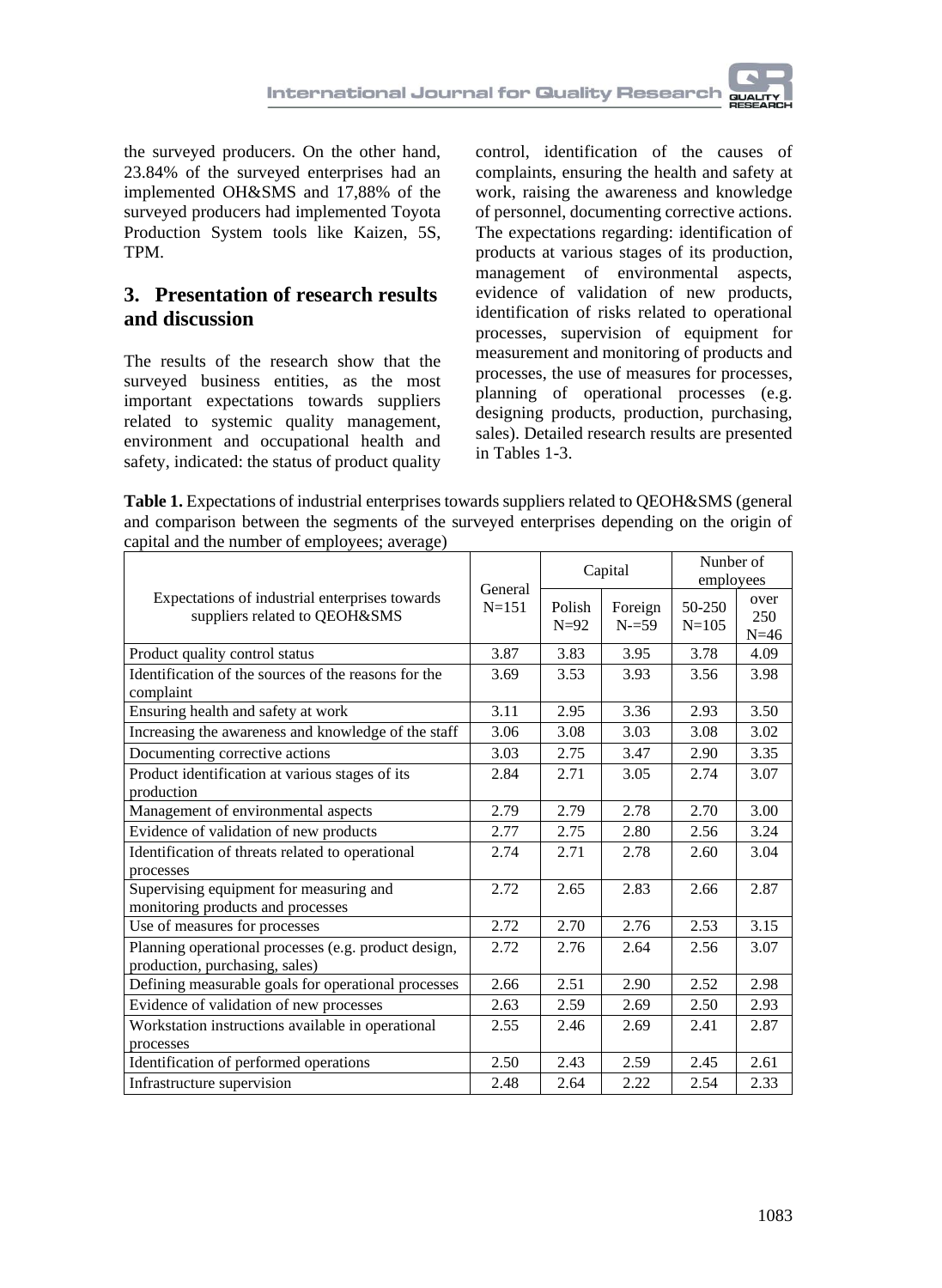

Table 1 presents the responses of the respondents broken down into domestic and foreign capital and the size of the enterprise (medium and large). When analyzing the presented results, it can be concluded that, regardless of the division into categories, the most important aspects include the status of product quality control (3.87) and the identification of the number of complaints (3.69). On the other hand, the least important aspects, according to the respondents, were the supervision of infrastructure (2.48) and identification of the operations performed  $(2.50).$ 

The research also took into account the expectations of production companies towards suppliers in terms of defining measurable goals for operational processes, evidence of validation of new processes, job<br>instructions available in operational in operational processes, identification of performed operations, and supervision of infrastructure. The conducted cross-sectional analyzes (taking into account the segmentation criteria regarding the origin of capital, the number of employees, the sector and the implemented process improvement tools) allow for the identification of interesting observations.

Table 2. Expectations of industrial enterprises towards suppliers related to QEOH&SMS (general and comparison between the segments of the surveyed enterprises depending on the sector, average)

|                                                                                               |                      | Sector                 |                             |                    |                     |  |
|-----------------------------------------------------------------------------------------------|----------------------|------------------------|-----------------------------|--------------------|---------------------|--|
| Expectations of industrial enterprises<br>towards suppliers related to<br><b>OEOH&amp;SMS</b> | General<br>$N = 151$ | Automotive<br>$N = 38$ | Electromechanical<br>$N=43$ | Chemical<br>$N=29$ | Furniture<br>$N=41$ |  |
| Product quality control status                                                                | 3.87                 | 3.92                   | 4.07                        | 3.97               | 3.56                |  |
| Identification of the sources of the<br>reasons for the complaint                             | 3.69                 | 3.71                   | 3.93                        | 3.74               | 3.39                |  |
| Ensuring health and safety at work                                                            | 3.11                 | 3.18                   | 3.42                        | 3.17               | 2.66                |  |
| Increasing the awareness and<br>knowledge of the staff                                        | 3.06                 | 3.11                   | 3.28                        | 2.90               | 2.90                |  |
| Documenting corrective actions                                                                | 3.03                 | 3.21                   | 3.07                        | 3.03               | 2.83                |  |
| Product identification at various stages<br>of its production                                 | 2.84                 | 3.03                   | 3.00                        | 2.83               | 2.51                |  |
| Management of environmental aspects                                                           | 2.79                 | 2.89                   | 2.91                        | 2.59               | 2.71                |  |
| Evidence of validation of new<br>products                                                     | 2.77                 | 3.18                   | 3.07                        | 2.28               | 2.41                |  |
| Identification of threats related to<br>operational processes                                 | 2.74                 | 2.76                   | 3.19                        | 2.76               | 2.22                |  |
| Supervising equipment for measuring<br>and monitoring products and processes                  | 2.72                 | 3.03                   | 2.86                        | 2.66               | 2.34                |  |
| Use of measures for processes                                                                 | 2.72                 | 2.71                   | 3.23                        | 2.45               | 2.39                |  |
| Planning operational processes (e.g.<br>product design, production,<br>purchasing, sales)     | 2.72                 | 2.68                   | 3.23                        | 2.48               | 2.37                |  |
| Defining measurable goals for<br>operational processes                                        | 2.66                 | 3.05                   | 3.02                        | 2.07               | 2.34                |  |
| Evidence of validation of new<br>processes                                                    | 2.63                 | 2.97                   | 2.91                        | 2.24               | 2.29                |  |
| Workstation instructions available in<br>operational processes                                | 2.55                 | 2.79                   | 3.07                        | 2.21               | 2.02                |  |
| Identification of performed operations                                                        | 2.50                 | 2.55                   | 2.79                        | 2.24               | 2.32                |  |
| Infrastructure supervision                                                                    | 2.48                 | 2.05                   | 2.98                        | 2.69               | 2.20                |  |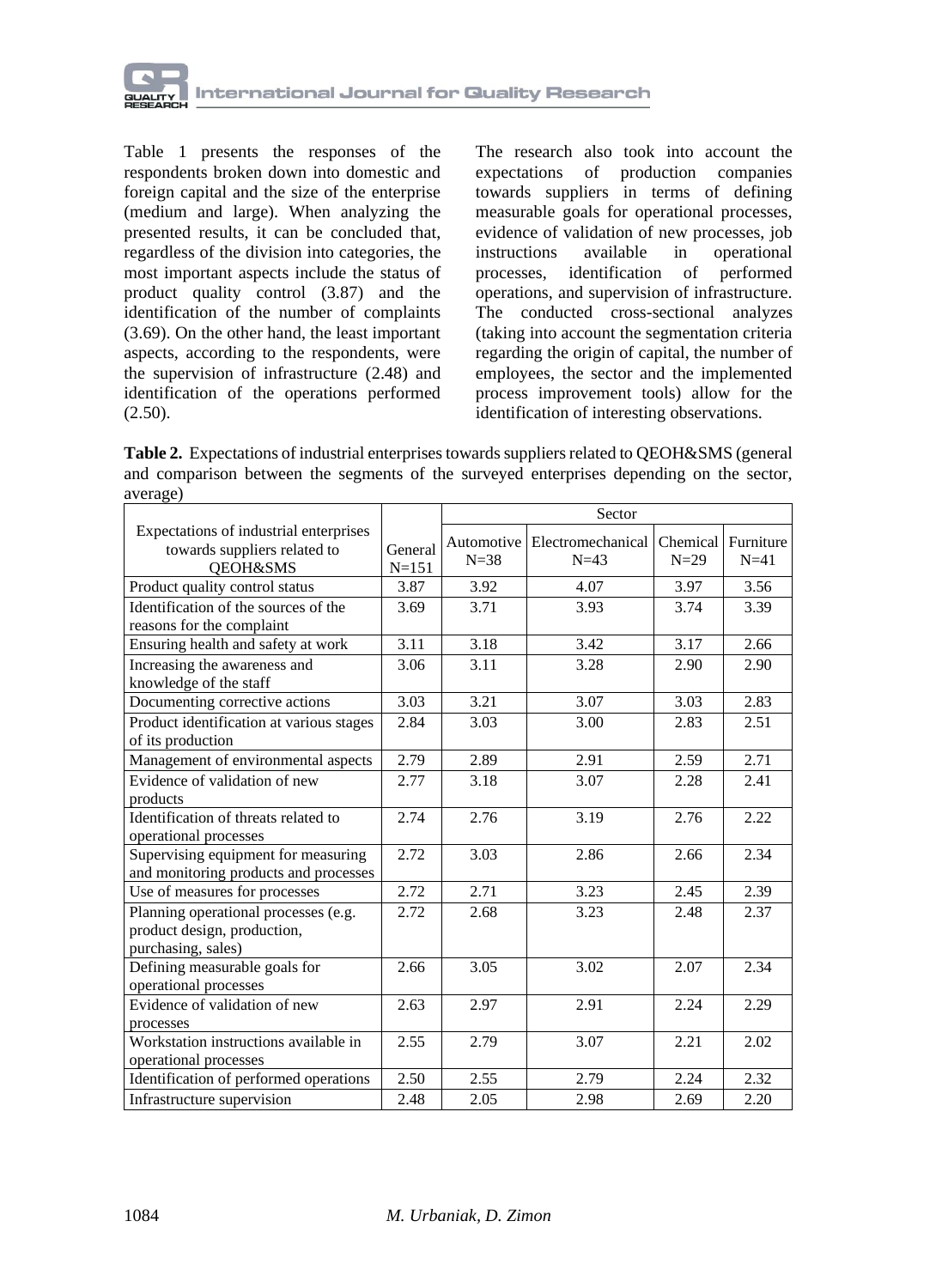Expectations towards suppliers regarding the status of product quality control, identifying<br>the causes of complaints, ensuring the causes of complaints, occupational health and safety, as well as documenting corrective actions are particularly important for large enterprises with foreign capital in the automotive, electromechanical and chemical sectors. On the other hand, medium-sized business entities (employing up to 250 people) with domestic capital operating in the automotive and electromechanical sectors pay special attention to raising the awareness and

knowledge of the personnel. It can also be noticed that expectations towards suppliers in terms of product identification at individual stages of its production, identification of threats related to operational processes, supervision of equipment for measurement and monitoring products and processes, determination of measurable goals for operational processes, are particularly concentrated in large enterprises with foreign capital as well as business entities from chemical sector.

**Table 3.** Expectations of industrial enterprises towards suppliers related to QEOH&SMS (general and comparison between the segments of the surveyed enterprises depending on the implemented process improvement tools; average)

|                                                                                           |                      | Management system       |                      |                    |                      |
|-------------------------------------------------------------------------------------------|----------------------|-------------------------|----------------------|--------------------|----------------------|
| Expectations of industrial enterprises<br>towards suppliers related to<br>QEOH&SMS        | General<br>$N = 151$ | <b>OMS</b><br>$N = 100$ | <b>EMS</b><br>$N=45$ | OH&SMS<br>$N = 36$ | <b>TPS</b><br>$N=27$ |
| Product quality control status                                                            | 3.87                 | 4.09                    | 4.20                 | 4.06               | 4.11                 |
| Identification of the sources of the<br>reasons for the complaint                         | 3.69                 | 3.82                    | 4.13                 | 3.97               | 4.19                 |
| Ensuring health and safety at work                                                        | 3.11                 | 3.24                    | 3.47                 | 3.50               | 3.52                 |
| Increasing the awareness and<br>knowledge of the staff                                    | 3.06                 | 3.05                    | 3.16                 | 3.33               | 3.19                 |
| Documenting corrective actions                                                            | 3.03                 | 3.30                    | 3.58                 | 3.47               | 3.59                 |
| Product identification at various stages<br>of its production                             | 2.84                 | 3.00                    | 3.42                 | 3.32               | 3.19                 |
| Management of environmental aspects                                                       | 2.79                 | 2.87                    | 3.33                 | 2.28               | 3.15                 |
| Evidence of validation of new products                                                    | 2.77                 | 2.95                    | 3.29                 | 2.89               | 2.96                 |
| Identification of threats related to<br>operational processes                             | 2.74                 | 3.10                    | 3.40                 | 3.25               | 3.19                 |
| Supervising equipment for measuring<br>and monitoring products and processes              | 2.72                 | 2.86                    | 3.38                 | 3.19               | 3.15                 |
| Use of measures for processes                                                             | 2.72                 | 2.96                    | 3.22                 | 3.17               | 3.33                 |
| Planning operational processes (e.g.<br>product design, production, purchasing,<br>sales) | 2.72                 | 2.94                    | 3.02                 | 3.17               | 2.89                 |
| Defining measurable goals for<br>operational processes                                    | 2.66                 | 2.95                    | 3.31                 | 3.06               | 3.11                 |
| Evidence of validation of new<br>processes                                                | 2.63                 | 2.78                    | 3.04                 | 2.72               | 2.85                 |
| Workstation instructions available in<br>operational processes                            | 2.55                 | 2.74                    | 3.09                 | 3.22               | 3.11                 |
| Identification of performed operations                                                    | 2.50                 | 2.62                    | 2.78                 | 2.67               | 2.63                 |
| Infrastructure supervision                                                                | 2.48                 | 2.68                    | 2.62                 | 2.56               | 2.52                 |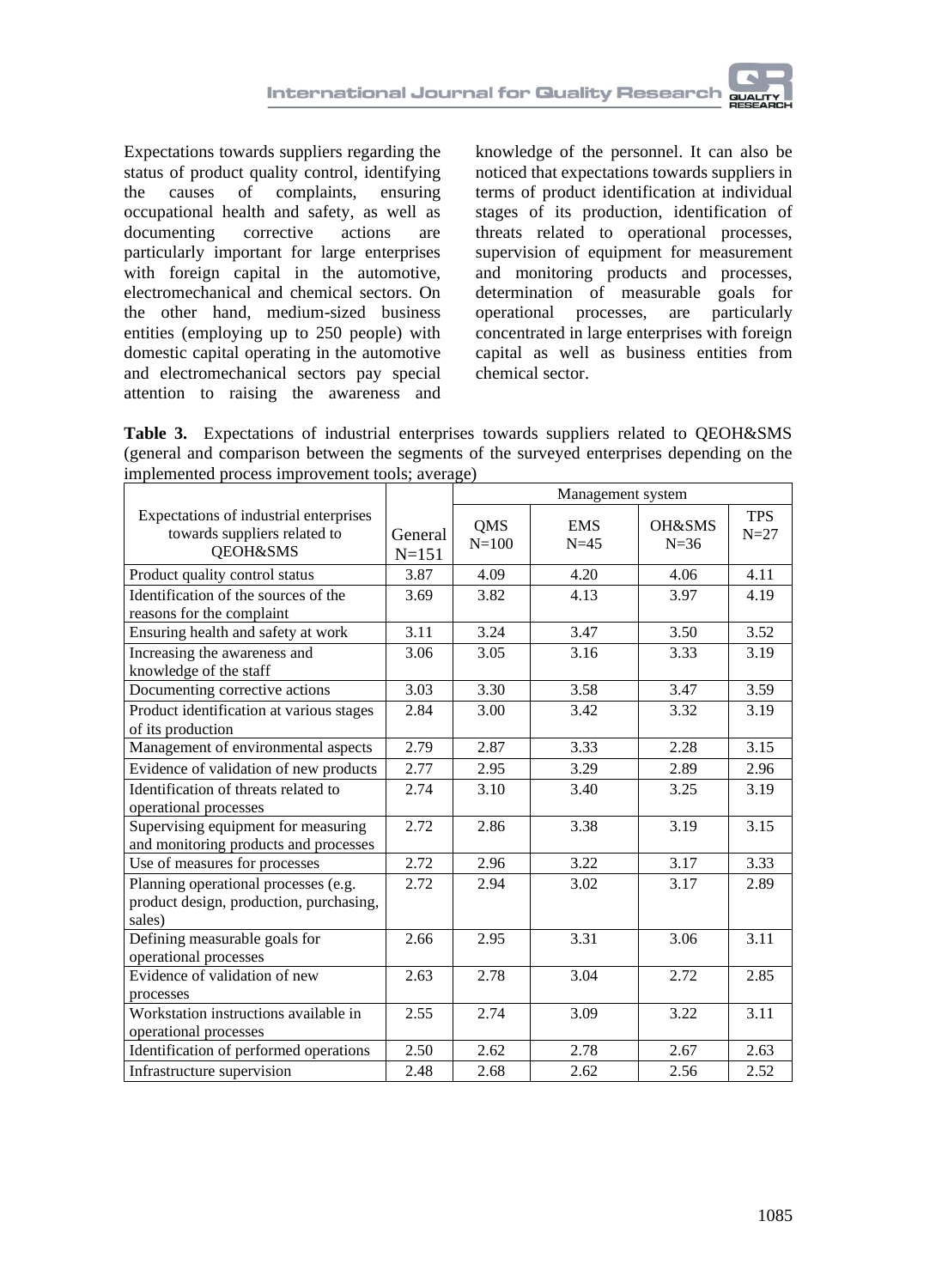

Managing environmental aspects as an expectation from suppliers is almost as important for entities with domestic and foreign capital. This expectation is especially indicated by enterprises operating in the automotive and electromechanical sectors. Entities from these sectors and large foreign enterprises emphasize their expectations towards suppliers in terms of evidence of validation of new products and processes, the use of measures for processes, workplace instructions available in operational processes, as well as identification of operations performed. Large business organizations with domestic capital from the automotive, electromechanical and chemical sectors clearly expect their suppliers to plan operational processes (e.g. product design, production, purchasing, sales). It can also be seen that domestic medium-sized enterprises (employing 50-250 employees) from the electromechanical and chemical sectors focus on the supervision of infrastructure by suppliers.

Analyzing the responses of the surveyed entities depending on the implemented process improvement tools, it can be seen that organizations declaring the introduction of EMS more clearly than other business entities expect from suppliers the status of product quality control, product identification at individual stages of its production, evidence of validation of new products and processes, identification risks related to operational processes, supervision of equipment for measuring and monitoring products and processes, as well as workstation instructions available in operational processes. On the other hand, enterprises that have implemented an OH&SMS clearly expect suppliers to ensure occupational health and safety, raise awareness and knowledge of staff, plan operational processes (e.g. product design, production, purchasing, sales), as well as job instructions. available in operational processes. Based on the research results, it can also be concluded that business entities that have implemented the environmental management system and the Toyota

Production System concept attach greater importance to the expectations of suppliers (than other organizations) to identifying the sources of the causes of complaints, documenting corrective actions, as well as to management of environmental aspects and the use of measures for processes.

### **4. Summary**

Standardized management systems have been developed with the aim of improving key business processes. However, their guidelines should be understood more broadly and transferred to other links in the supply chains. The effectiveness and efficiency of supply chains depends on the effectiveness and efficiency of their individual links and the joint implementation of the adopted goals and strategies. Therefore, it is particularly important to closely cooperate with suppliers and to jointly solve any problems that arise. The considerations presented in the article show that managers of production companies do not fully perceive this fact. Although in some respects they have significant expectations towards suppliers, in most (12 out of 17) of the examined aspects their expectations are not significant (the average of responses below 3 on a 5-point scale). According to manufacturing companies, suppliers should make efforts to improve such aspects as:

- Product quality control status,
- Identification of the causes and sources of complaints,
- Ensuring health and safety at work,
- Raising employee awareness.

In other aspects of the examined aspects, the average level of their implementation seems to be sufficient for manufacturing companies. This can be interpreted in two ways. First of all, manufacturing companies face their own problems and have high requirements towards suppliers only in key aspects related to product quality and customer service implementation. Secondly, entrepreneurs do not have high standards of cooperation in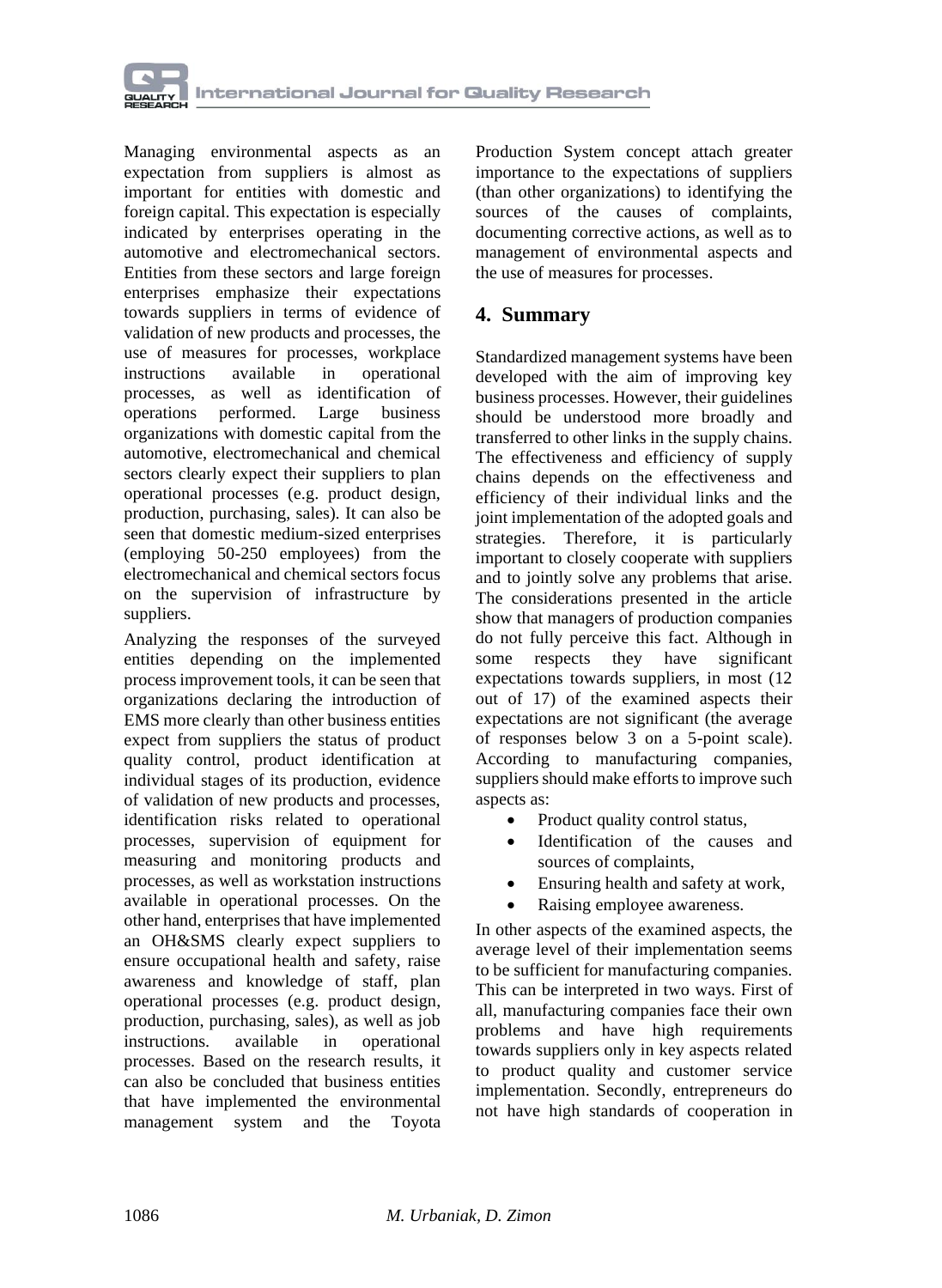supply chains and leave more autonomy to their suppliers.

The results presented in the article have several implications. Business representatives can gain valuable insight into the impact of standardized management systems on supply chain collaboration. Based

on the research results, suppliers can make a more informed decision regarding the implementation of standardized management systems and learn about the expectations of entrepreneurs. Scientists can expand their research to include other management systems as well as industries and countries.

#### **References:**

- Baghizadeh, K., Zimon, D., & Jum'a, L. (2021). Modeling and Optimization Sustainable Forest Supply Chain Considering Discount in Transportation System and Supplier Selection under Uncertainty. *Forests, 12*(8), 964.
- Budzik, G., Woźniak, J., Paszkiewicz, A., Przeszłowski, Ł., Dziubek, T., & Dębski, M. (2021). Methodology for the Quality Control Process of Additive Manufacturing Products Made of Polymer Materials. *Materials, 14*(9), 2202.
- De Stefano, M. C., & Montes-Sancho, M. J. (2018). Supply chain environmental R&D cooperation and product performance: Exploring the network dynamics of positional embeddedness. *Journal of Purchasing and Supply Management*, 24(4), 288-303.
- [Dellana, S.,](https://www.emerald.com/insight/search?q=Scott%20Dellana) [Kros, J.](https://www.emerald.com/insight/search?q=John%20F.%20Kros) F., [Falasca, M.,](https://www.emerald.com/insight/search?q=Mauro%20Falasca) & [Rowe, W.](https://www.emerald.com/insight/search?q=William%20J.%20Rowe) J. (2020). Risk management integration and supply chain performance in ISO 9001-certified and non-certified firms. *[International Journal](https://www.emerald.com/insight/publication/issn/1741-0401)  [of Productivity and Performance Management,](https://www.emerald.com/insight/publication/issn/1741-0401) 69*(6), 1205-1225.
- [Fernandes, A.](https://www.emerald.com/insight/search?q=Ana%20Cristina%20Fernandes) C.[, Vilhena, E.,](https://www.emerald.com/insight/search?q=Estela%20Vilhena) [Oliveira, R.,](https://www.emerald.com/insight/search?q=Rui%20Oliveira) [Sampaio, P.,](https://www.emerald.com/insight/search?q=Paulo%20Sampaio) & [Carvalho, M.](https://www.emerald.com/insight/search?q=Maria%20Sameiro%20Carvalho) S. (2021). Supply chain quality management impact on organization performance: results from an international survey. *[International Journal of Quality & Reliability Management.](https://www.emerald.com/insight/publication/issn/0265-671X)* https://doi.org/10.1108/IJQRM-05-2020-0159
- Hua, Z., & Li, S. (2008). Impacts of demand uncertainty on retailer's dominance and manufacturer-retailer supply chain cooperation. *Omega, 36*(5), 697-714.
- Ikram, M., Zhang, Q., & Sroufe, R. (2020). Future of quality management system (ISO 9001) certification: novel grey forecasting approach. *Total Quality Management & Business Excellence*, 1-28.
- Jain, V., Wadhwa, S., & Deshmukh, S. G. (2009). Select supplier-related issues in modelling a dynamic supply chain: potential, challenges and direction for future research. International *Journal of Production Research, 47*(11), 3013-3039.
- Krivokapić, Z., & Stefanović, M. (2020). Role of responsibility in the quality management system. *International Journal for Quality Research, 14*(3), 805-816.
- Liu, W. H., JI, J. H., & GU, Q. L. (2007). Cooperation quality control and coordination in twoechelon supply chain of logistics service. *Industrial Engineering and Management, 3*, 47-52.
- [Marksberry, P.](https://www.emerald.com/insight/search?q=Phillip%20Marksberry) (2012). Investigating "The Way" for Toyota suppliers: A quantitative outlook on Toyota's replicating efforts for supplier development. *[Benchmarking: An International](https://www.emerald.com/insight/publication/issn/1463-5771)  [Journal,](https://www.emerald.com/insight/publication/issn/1463-5771) 19*(2), 277-298[. https://doi.org/10.1108/14635771211224572](https://doi.org/10.1108/14635771211224572)
- Nawrocka, D., Brorson, T., & Lindhqvist, T. (2009). ISO 14001 in environmental supply chain practices. *Journal of Cleaner Production, 17*(16), 1435-1443.
- O'Connor, N., Lowry, P. B., & Treiblmaier, H. (2020). Interorganizational cooperation and supplier performance in high-technology supply chains. *Heliyon, 6*(3), e03434.
- Ozturkoglu, Y., Kazancoglu, Y., & Ozkan-Ozen, Y. D. (2019). A sustainable and preventative risk management model for ship recycling industry. *Journal of Cleaner Production, 238*, 117907.